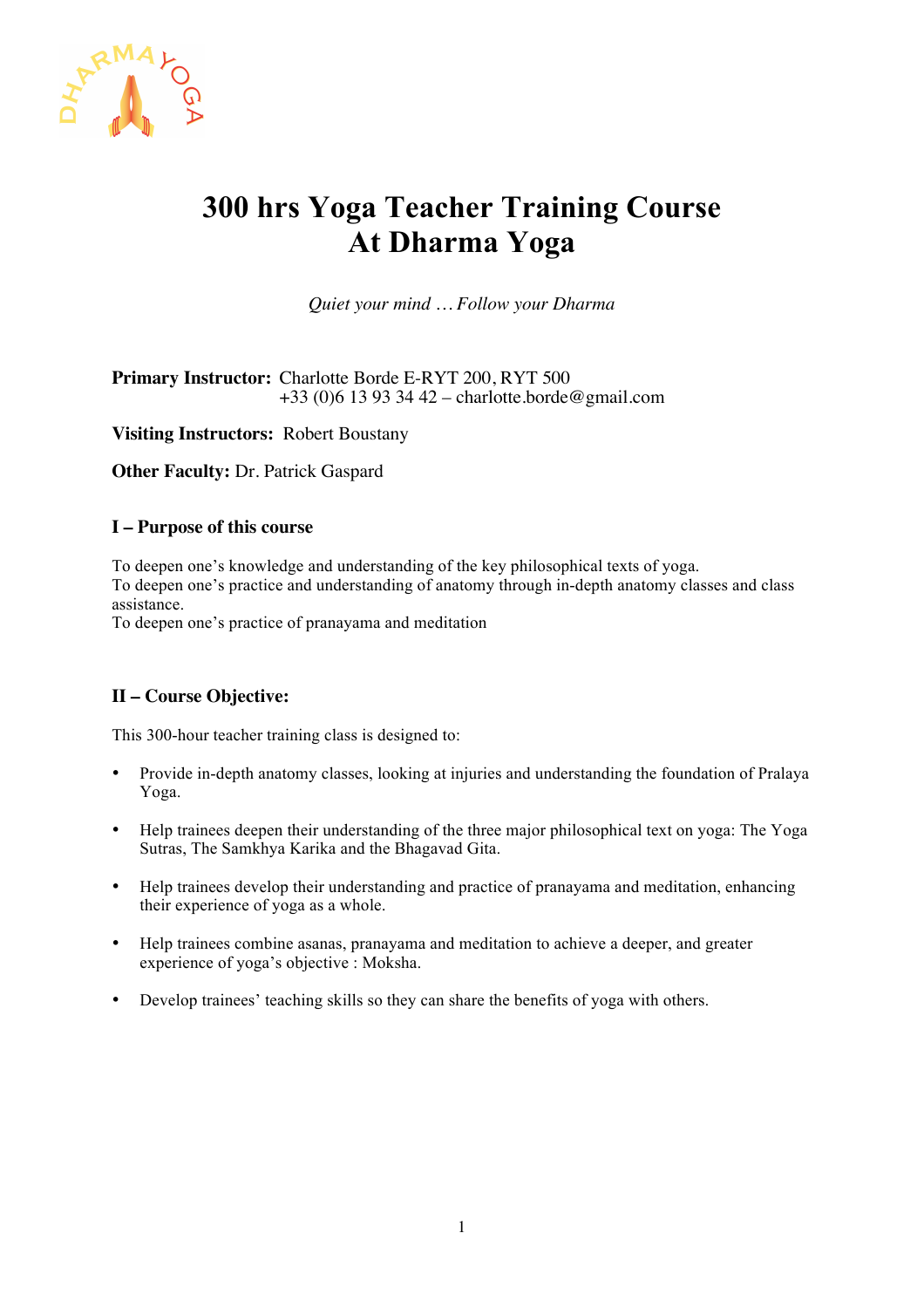# **III - Learning Outcomes:**

By the end of the 300-hour Teacher Training program, trainees should:

- Have greater knowledge of the three main philosophical texts that are the basis for yoga
- Learn to apply the yoga philosophy into a class
- Learn to apply the basis of pranayama and meditation into a class
- Understand the subtleties of movement

# **IV - Areas of studies:**

- **Techniques, Training and Practice (50 hours)**
	- o Pralaya Yoga Principles
	- Pranayama (decomposing and in-depth)
	- o Meditation
- **Teaching Methodology (40 hours)**
	- o Ethics (teacher / student relationship)
	- o Communication
	- o Qualities of a teacher

## • **Anatomy and Physiology (30 hours)**

- o Mechanics of postures
- o Understanding movement
- o Connective tissue

## • **Yoga Philosophy, Lifestyle and Ethics for Yoga Teachers (100 hours)**

- o Yoga Sutras (book 1 and 2 mostly)
- o Samkhya Karika
- o Bhagavad Gita

# • **Practicum (80 hours)**

- o Class observation
- o Class assistance
- o Teaching (discussion and feedback)
	- How to structure a class
	- What elements to include<br>• Injury prevention and man
	- ! Injury prevention and management

#### **Total: 300 hours**